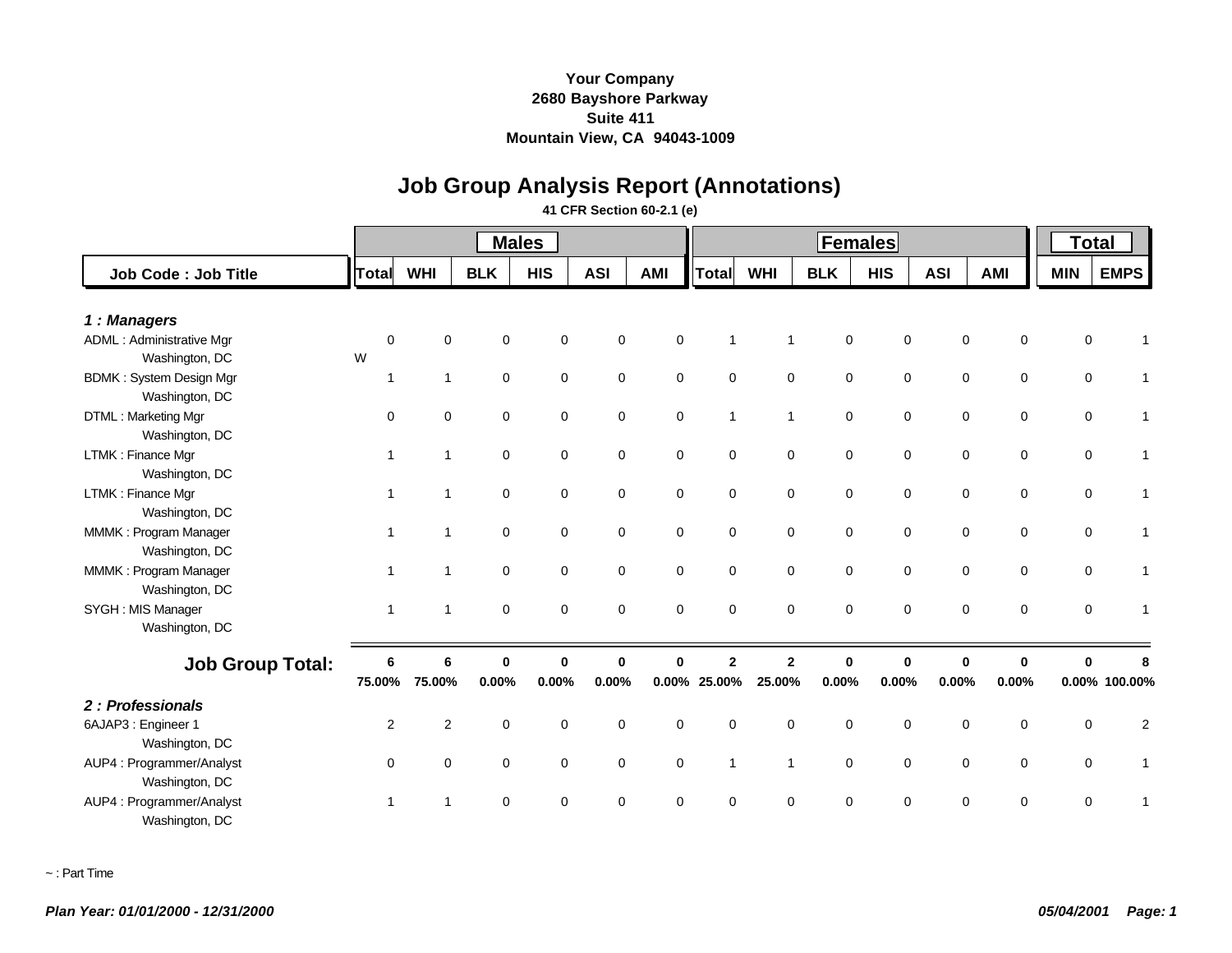# **Job Group Analysis Report (Annotations)**

#### **41 CFR Section 60-2.1 (e)**

|                                       |              |            |             | <b>Males</b> |             |             |                |              | <b>Total</b>   |             |            |                            |            |             |
|---------------------------------------|--------------|------------|-------------|--------------|-------------|-------------|----------------|--------------|----------------|-------------|------------|----------------------------|------------|-------------|
| Job Code: Job Title                   | <b>Total</b> | <b>WHI</b> | <b>BLK</b>  | <b>HIS</b>   | <b>ASI</b>  | <b>AMI</b>  | Total          | <b>WHI</b>   | <b>BLK</b>     | <b>HIS</b>  | <b>ASI</b> | AMI                        | <b>MIN</b> | <b>EMPS</b> |
| <b>AVP1: Systems Analyst</b>          | -1           | 1          | $\Omega$    | $\mathbf 0$  | $\mathbf 0$ | $\Omega$    | $\Omega$       | $\Omega$     | $\mathbf 0$    | $\Omega$    |            | $\Omega$<br>$\mathbf 0$    |            | 0           |
| Washington, DC                        |              |            |             |              |             |             |                |              |                |             |            |                            |            |             |
| <b>AWP2: Applications Analyst</b>     | $\Omega$     | $\Omega$   | $\mathbf 0$ | $\mathbf 0$  | $\mathbf 0$ | $\Omega$    | 1              | $\mathbf 1$  | $\mathbf 0$    | $\Omega$    |            | 0<br>$\mathbf 0$           |            | 0           |
| Washington, DC                        |              |            |             |              |             |             |                |              |                |             |            |                            |            |             |
| <b>AWP2: Applications Analyst</b>     |              | 1          | $\mathbf 0$ | $\mathbf 0$  | $\mathbf 0$ | $\mathbf 0$ | $\mathbf 0$    | $\mathbf 0$  | $\mathbf 0$    | $\mathbf 0$ |            | $\mathbf 0$<br>$\mathbf 0$ |            | 0           |
| Washington, DC                        |              |            |             |              |             |             |                |              |                |             |            |                            |            |             |
| BAP2 : Database Administrator 2       |              |            | $\mathbf 0$ | $\mathbf 0$  | $\mathbf 0$ | $\mathbf 0$ | $\mathbf 0$    | $\mathbf 0$  | $\mathbf 0$    | $\Omega$    |            | $\mathbf 0$<br>0           |            | 0           |
| Washington, DC                        |              |            |             |              |             |             |                |              |                |             |            |                            |            |             |
| BAP2: Database Administrator 2        |              |            | $\mathbf 0$ | $\mathbf 0$  | $\mathbf 0$ | $\mathbf 0$ | $\mathbf 0$    | $\mathbf 0$  | $\mathbf 0$    | $\Omega$    |            | 0<br>$\mathbf 0$           |            | 0           |
| Washington, DC                        |              |            |             |              |             |             |                |              |                |             |            |                            |            |             |
| BAP3 : Database Administrator 3       |              |            | $\mathbf 0$ | $\mathbf 0$  | $\mathbf 0$ | $\mathbf 0$ | $\mathbf 0$    | $\mathbf 0$  | $\mathbf 0$    | $\mathbf 0$ |            | $\mathbf 0$<br>$\mathbf 0$ |            | 0           |
| Washington, DC                        |              |            |             |              |             |             |                |              |                |             |            |                            |            |             |
| <b>BCP1:</b> Systems Administrator 1  |              |            | $\mathbf 0$ | $\mathbf 0$  | $\mathbf 0$ | 0           | $\mathbf 0$    | $\mathbf 0$  | $\mathbf 0$    | $\mathbf 0$ |            | 0<br>0                     |            | 0           |
| Washington, DC                        |              |            |             |              |             |             |                |              |                |             |            |                            |            |             |
| <b>BCP1:</b> Systems Administrator 1  |              | 1          | $\mathbf 0$ | $\mathbf 0$  | $\mathbf 0$ | $\mathbf 0$ | $\mathbf 0$    | $\mathsf 0$  | $\mathbf 0$    | $\mathbf 0$ |            | $\mathbf 0$<br>$\mathbf 0$ |            | 0           |
| Washington, DC                        |              |            |             |              |             |             |                |              |                |             |            |                            |            |             |
| <b>BCP4: Systems Administrator 2</b>  |              | 1          | $\mathbf 0$ | $\mathbf 0$  | $\mathbf 0$ | $\mathbf 0$ | $\mathbf 0$    | $\mathbf 0$  | $\mathbf 0$    | $\Omega$    |            | $\mathbf 0$<br>$\mathbf 0$ |            | 0           |
| Washington, DC                        |              |            |             |              |             |             |                |              |                |             |            |                            |            |             |
| <b>BCP4: Systems Administrator 2</b>  |              |            | $\mathbf 0$ | $\mathbf 0$  | 0           | $\mathbf 0$ | $\mathbf 0$    | $\mathbf 0$  | $\mathbf 0$    | $\mathbf 0$ |            | 0<br>0                     |            | 0           |
| Washington, DC                        |              |            |             |              |             |             |                |              |                |             |            |                            |            |             |
| ~BCP4 : Systems Administrator 2       | $\Omega$     | $\Omega$   | $\mathbf 0$ | $\Omega$     | $\mathbf 0$ | $\Omega$    | $\mathbf{1}$   | $\mathbf 0$  | $\overline{1}$ | $\Omega$    |            | $\mathbf 0$<br>$\mathbf 0$ | 1          |             |
| Washington, DC                        |              |            |             |              |             |             |                |              |                |             |            |                            |            |             |
| BCP4 : Systems Administrator 2        | $\Omega$     | $\Omega$   | $\mathbf 0$ | $\mathbf 0$  | $\mathbf 0$ | $\mathbf 0$ | $\overline{1}$ | $\mathbf{1}$ | $\mathbf 0$    | $\mathbf 0$ |            | 0<br>$\mathbf 0$           |            | 0           |
| Washington, DC                        |              |            |             |              |             |             |                |              |                |             |            |                            |            |             |
| <b>BDP4: System Design Specialist</b> |              | 1          | $\mathbf 0$ | $\mathbf 0$  | $\mathbf 0$ | 0           | $\mathbf 0$    | $\mathbf 0$  | $\mathbf 0$    | $\mathbf 0$ |            | 0<br>0                     |            | 0           |
| Washington, DC                        |              |            |             |              |             |             |                |              |                |             |            |                            |            |             |
| <b>BDP4: System Design Specialist</b> |              | 0          |             | $\Omega$     | $\Omega$    | $\Omega$    | $\Omega$       | $\Omega$     | $\Omega$       | $\Omega$    |            | $\Omega$<br>$\Omega$       | 1          |             |
| Washington, DC                        |              |            |             |              |             |             |                |              |                |             |            |                            |            |             |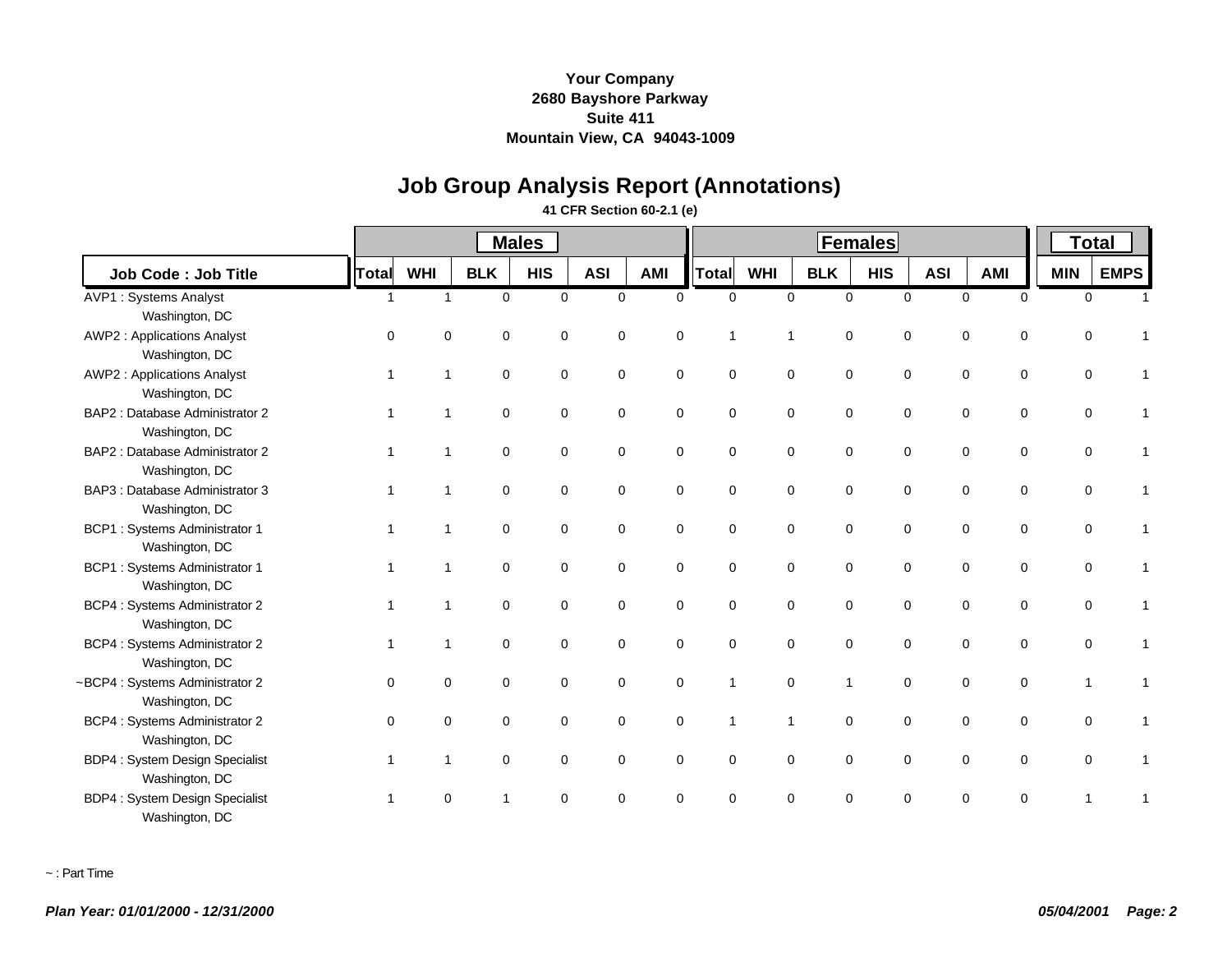# **Job Group Analysis Report (Annotations)**

### **41 CFR Section 60-2.1 (e)**

|                                                        |                |                         |             | <b>Males</b> |             |             |              |              | <b>Total</b> |             |            |                            |             |             |
|--------------------------------------------------------|----------------|-------------------------|-------------|--------------|-------------|-------------|--------------|--------------|--------------|-------------|------------|----------------------------|-------------|-------------|
| Job Code: Job Title                                    | <b>Total</b>   | <b>WHI</b>              | <b>BLK</b>  | <b>HIS</b>   | <b>ASI</b>  | AMI         | Total        | <b>WHI</b>   | <b>BLK</b>   | <b>HIS</b>  | <b>ASI</b> | <b>AMI</b>                 | <b>MIN</b>  | <b>EMPS</b> |
| BDP4 : System Design Specialist                        | 2              | 2                       | $\Omega$    | $\Omega$     | $\Omega$    | $\Omega$    | $\Omega$     | $\Omega$     | $\Omega$     | $\Omega$    |            | $\Omega$<br>$\Omega$       | $\Omega$    | 2           |
| Washington, DC                                         |                |                         |             |              |             |             |              |              |              |             |            |                            |             |             |
| BEP3 : Computer Assistant<br>Washington, DC            | $\Omega$       | $\Omega$                | 0           | $\mathbf 0$  | $\Omega$    | $\Omega$    | 1            | 1            | $\mathbf 0$  | $\mathbf 0$ |            | $\mathbf 0$<br>0           | $\Omega$    |             |
| <b>HEN1: Business Analyst</b><br>Washington, DC        | $\Omega$       | $\Omega$                | $\mathbf 0$ | $\mathbf 0$  | $\mathbf 0$ | $\mathbf 0$ | $\mathbf{1}$ | $\mathbf{1}$ | $\mathbf 0$  | $\mathbf 0$ |            | $\mathbf 0$<br>$\mathbf 0$ | $\Omega$    |             |
| JAP4 : Engineer 2<br>Washington, DC                    | -1             | $\overline{1}$          | $\mathbf 0$ | $\mathbf 0$  | $\mathbf 0$ | $\mathbf 0$ | $\mathbf 0$  | $\mathbf 0$  | $\mathbf 0$  | $\mathbf 0$ |            | $\mathbf 0$<br>0           | $\Omega$    |             |
| JAP5 : Engineer 3<br>Washington, DC                    |                | -1                      | $\mathbf 0$ | $\mathbf 0$  | 0           | $\mathbf 0$ | $\mathbf 0$  | $\mathbf 0$  | $\mathbf 0$  | $\mathbf 0$ |            | $\mathbf 0$<br>$\mathbf 0$ | $\Omega$    |             |
| JAP5 : Engineer 3                                      | $\overline{1}$ | $\overline{\mathbf{1}}$ | $\mathbf 0$ | $\mathbf 0$  | $\mathbf 0$ | $\mathbf 0$ | $\mathbf 0$  | $\mathbf 0$  | $\mathbf 0$  | $\mathbf 0$ |            | $\mathbf 0$<br>$\mathbf 0$ | $\mathbf 0$ |             |
| Washington, DC                                         | W              |                         |             |              |             |             |              |              |              |             |            |                            |             |             |
| JAP6 : Engineer 4<br>Washington, DC                    | 2              | 2                       | $\mathbf 0$ | $\mathbf 0$  | $\mathbf 0$ | $\mathbf 0$ | $\mathbf 0$  | $\mathbf 0$  | $\mathbf 0$  | $\mathbf 0$ |            | $\mathbf 0$<br>$\mathbf 0$ | 0           |             |
| JBN2 : Technical Analyst<br>Dallas, TX                 | $\overline{1}$ | $\overline{1}$          | $\mathbf 0$ | $\mathbf 0$  | $\mathbf 0$ | $\mathbf 0$ | $\mathbf 0$  | $\mathbf 0$  | $\mathbf 0$  | $\mathbf 0$ |            | $\mathbf 0$<br>$\mathbf 0$ | $\mathbf 0$ |             |
| JEP4 : Technical Services Specialist<br>Washington, DC | -1             | -1                      | $\mathbf 0$ | $\mathbf 0$  | $\mathbf 0$ | $\mathbf 0$ | $\mathbf 0$  | $\mathbf 0$  | $\mathbf 0$  | $\mathbf 0$ |            | $\mathbf 0$<br>$\mathbf 0$ | 0           |             |
| MDP3 : Computer Based Trainer<br>Washington, DC        | $\Omega$       | $\Omega$                | $\mathbf 0$ | $\mathbf 0$  | 0           | $\Omega$    | $\mathbf{1}$ | $\mathbf{1}$ | $\mathbf 0$  | $\mathbf 0$ |            | 0<br>0                     | $\Omega$    |             |
| MMP4 : Program Specialist 1<br>Washington, DC          | -1             | 1                       | 0           | $\mathbf 0$  | 0           | $\mathbf 0$ | $\mathbf 0$  | $\mathbf 0$  | $\mathbf 0$  | 0           |            | 0<br>0                     | $\mathbf 0$ |             |
| MMP4 : Program Specialist 1<br>Washington, DC          | $\overline{1}$ | $\overline{1}$          | 0           | 0            | 0           | 0           | $\mathbf 0$  | 0            | 0            | $\mathbf 0$ |            | 0<br>0                     | $\Omega$    |             |
| MMP5 : Program Specialist 2<br>Washington, DC          | -1             | $\overline{1}$          | 0           | $\mathbf 0$  | $\Omega$    | $\Omega$    | $\mathbf 0$  | $\mathbf 0$  | $\mathbf 0$  | $\mathbf 0$ |            | $\mathbf 0$<br>0           | $\Omega$    |             |
| MWP2 : Project Specialist 1<br>Washington, DC          | $\Omega$       | $\Omega$                | $\Omega$    | $\Omega$     | $\Omega$    | $\Omega$    |              | 1            | $\Omega$     | 0           |            | $\Omega$<br>0              | 0           |             |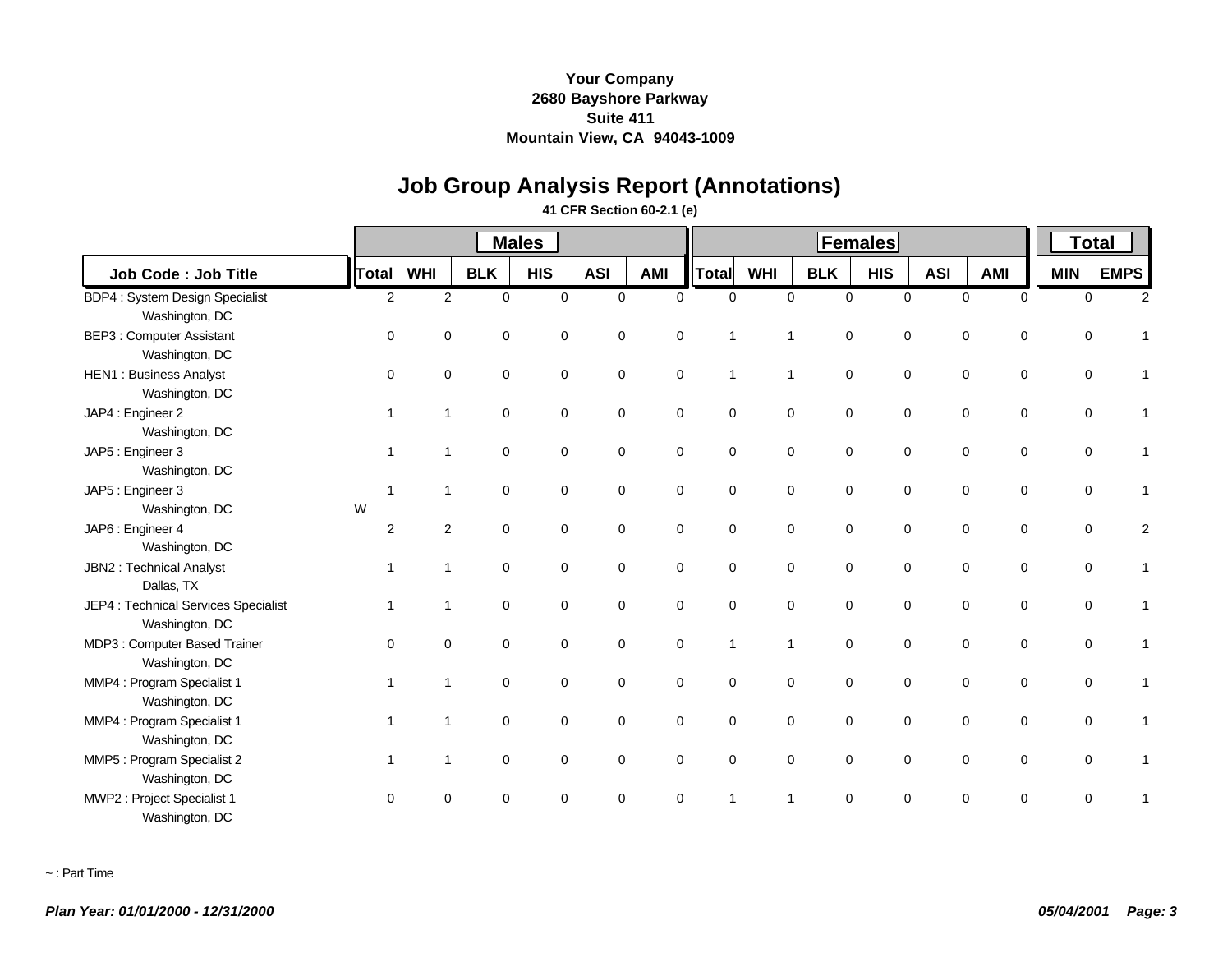# **Job Group Analysis Report (Annotations)**

### **41 CFR Section 60-2.1 (e)**

|                             |              |                |              | <b>Males</b> |             |             |                |                | <b>Total</b>               |             |            |                             |              |             |
|-----------------------------|--------------|----------------|--------------|--------------|-------------|-------------|----------------|----------------|----------------------------|-------------|------------|-----------------------------|--------------|-------------|
| <b>Job Code: Job Title</b>  | Total        | <b>WHI</b>     | <b>BLK</b>   | <b>HIS</b>   | <b>ASI</b>  | AMI         | Total          | <b>WHI</b>     | <b>BLK</b>                 | <b>HIS</b>  | <b>ASI</b> | AMI                         | <b>MIN</b>   | <b>EMPS</b> |
| MWP3 : Project Specialist 2 | $\mathbf{1}$ | $\mathbf{1}$   | $\mathbf 0$  | $\mathbf 0$  | $\mathbf 0$ | $\mathbf 0$ | $\mathbf 0$    |                | $\mathbf 0$<br>$\mathbf 0$ | $\mathbf 0$ |            | $\mathbf 0$<br>$\mathbf 0$  |              | $\mathbf 0$ |
| Washington, DC              |              |                |              |              |             |             |                |                |                            |             |            |                             |              |             |
| MWP3 : Project Specialist 2 | $\Omega$     | $\Omega$       | 0            | $\mathbf 0$  | 0           | $\mathbf 0$ | $\overline{1}$ | $\overline{1}$ | $\mathbf 0$                | $\mathbf 0$ |            | 0<br>0                      | 0            |             |
| Washington, DC              |              |                |              |              |             |             |                |                |                            |             |            |                             |              |             |
| MWP3 : Project Specialist 2 | $\mathbf 1$  | $\mathbf 0$    | $\mathbf{1}$ | 0            | $\mathbf 0$ | $\mathbf 0$ | $\pmb{0}$      |                | $\mathsf 0$<br>$\mathsf 0$ | $\pmb{0}$   |            | $\pmb{0}$<br>$\mathbf 0$    | 1            |             |
| Washington, DC              |              |                |              |              |             |             |                |                |                            |             |            |                             |              |             |
| MWP4 : Project Specialist 3 | $\Omega$     | 0              | $\mathbf 0$  | 0            | $\mathbf 0$ | $\mathbf 0$ | $\mathbf{1}$   | $\mathbf{1}$   | $\mathbf 0$                | 0           |            | 0<br>0                      | 0            |             |
| Washington, DC              |              |                |              |              |             |             |                |                |                            |             |            |                             |              |             |
| MWP4 : Project Specialist 3 |              | 1              | 0            | 0            | 0           | $\mathbf 0$ | $\mathbf 0$    | $\mathbf 0$    | $\mathbf 0$                | 0           |            | 0<br>0                      | 0            |             |
| Washington, DC              |              |                |              |              |             |             |                |                |                            |             |            |                             |              |             |
| MWP4 : Project Specialist 3 |              | 1              | $\mathbf 0$  | $\mathbf 0$  | $\mathbf 0$ | $\mathbf 0$ | $\mathbf 0$    | $\pmb{0}$      | $\pmb{0}$                  | $\mathbf 0$ |            | 0<br>$\mathbf 0$            | 0            |             |
| Washington, DC              |              |                |              |              |             |             |                |                |                            |             |            |                             |              |             |
| MWP4 : Project Specialist 3 | 3            | $\overline{2}$ | 1            | $\mathbf 0$  | $\mathbf 0$ | $\mathbf 0$ | $\mathbf 0$    | $\mathbf 0$    | $\mathbf 0$                | $\mathbf 0$ |            | $\mathbf 0$<br>$\mathbf 0$  | 1            | 3           |
| Washington, DC              |              |                |              |              |             |             |                |                |                            |             |            |                             |              |             |
| MWP5 : Project Specialist 5 | $\mathbf 1$  | 1              | 0            | 0            | 0           | 0           | $\mathbf{1}$   | $\mathbf{1}$   | $\mathbf 0$                | 0           |            | 0<br>$\mathbf 0$            | 0            | 2           |
| Washington, DC              |              |                |              |              |             |             |                |                |                            |             |            |                             |              |             |
| MWP5 : Project Specialist 5 | 2            | 1              | 1            | $\mathbf 0$  | $\Omega$    | $\mathbf 0$ | $\mathbf 0$    | $\mathbf 0$    | $\mathbf 0$                | $\mathbf 0$ |            | 0<br>0                      | $\mathbf{1}$ | 2           |
| Washington, DC              |              |                |              |              |             |             |                |                |                            |             |            |                             |              |             |
| MWP5 : Project Specialist 5 |              |                | $\mathbf 0$  | 0            | $\mathbf 0$ | $\mathbf 0$ | $\mathbf 0$    | $\pmb{0}$      | $\pmb{0}$                  | 0           |            | 0<br>$\mathbf 0$            | 0            |             |
| Washington, DC              |              |                |              |              |             |             |                |                |                            |             |            |                             |              |             |
| MWP5 : Project Specialist 5 |              | 1              | $\mathbf 0$  | $\mathbf 0$  | $\mathbf 0$ | $\mathbf 0$ | $\mathbf 0$    | $\mathbf 0$    | $\mathbf 0$                | $\mathbf 0$ |            | 0<br>$\mathbf 0$            | 0            | 1           |
| Washington, DC              |              |                |              |              |             |             |                |                |                            |             |            |                             |              |             |
| NRP2: Analyst 1             | 1            | $\overline{1}$ | 0            | 0            | 0           | 0           | 0              | 0              | 0                          | 0           |            | 0<br>0                      | 0            | 1           |
| Washington, DC              |              |                |              |              |             |             |                |                |                            |             |            |                             |              |             |
| NRP2 : Analyst 1            | $\mathbf 0$  | 0              | 0            | $\mathbf 0$  | 0           | $\mathbf 0$ | 3              | 3              | $\mathbf 0$                | 0           |            | 0<br>0                      |              | 0<br>3      |
| Washington, DC              |              |                |              |              |             |             |                |                |                            |             |            |                             |              |             |
| NRP2: Analyst 1             | $\Omega$     | $\Omega$       | $\Omega$     | $\Omega$     | $\Omega$    | $\Omega$    | 1              | $\Omega$       | $\Omega$                   | $\Omega$    |            | $\mathbf{1}$<br>$\mathbf 0$ | 1            |             |
| Washington, DC              |              |                |              |              |             |             |                |                |                            |             |            |                             |              |             |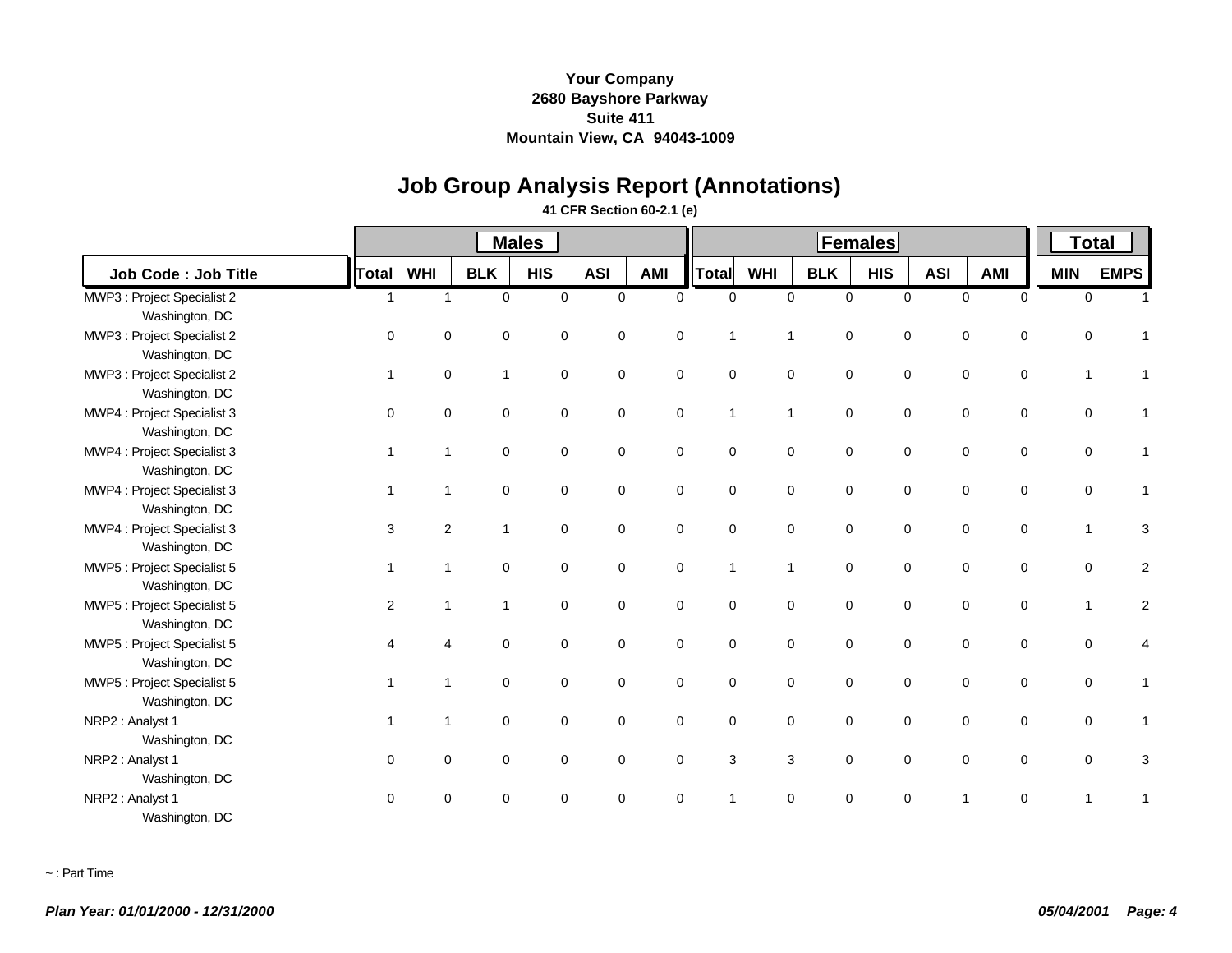# **Job Group Analysis Report (Annotations)**

### **41 CFR Section 60-2.1 (e)**

|                             |                |                |                | <b>Males</b> |                |             |                | <b>Total</b>   |                |                      |                      |              |                |                |
|-----------------------------|----------------|----------------|----------------|--------------|----------------|-------------|----------------|----------------|----------------|----------------------|----------------------|--------------|----------------|----------------|
| Job Code: Job Title         | Total          | <b>WHI</b>     | <b>BLK</b>     | <b>HIS</b>   | <b>ASI</b>     | <b>AMI</b>  | Total          | <b>WHI</b>     | <b>BLK</b>     | <b>HIS</b>           | <b>ASI</b>           | <b>AMI</b>   | <b>MIN</b>     | <b>EMPS</b>    |
| NRP3 : Analyst 2            | $\Omega$       | $\mathbf 0$    | $\mathbf 0$    | $\mathbf 0$  | $\overline{0}$ | $\Omega$    | 1              | $\mathbf 0$    | $\mathbf 0$    | $\mathbf{1}$         | $\mathbf 0$          | $\mathbf 0$  | $\overline{1}$ |                |
| Washington, DC              |                |                |                |              |                |             |                |                |                |                      |                      |              |                |                |
| NRP3 : Analyst 2            | $\Omega$       | $\Omega$       | $\Omega$       | 0            | $\mathbf 0$    | $\mathbf 0$ | $\mathbf{1}$   | $\mathbf 0$    | 1              | $\mathbf 0$          | $\mathbf 0$          | $\mathbf 0$  | $\overline{1}$ |                |
| Washington, DC              |                |                |                |              |                |             |                |                |                |                      |                      |              |                |                |
| NRP4 : Analyst 3            | $\overline{1}$ | $\mathbf{1}$   | $\mathbf 0$    | $\mathbf 0$  | $\mathbf 0$    | $\mathbf 0$ | $\mathbf 0$    | $\mathbf 0$    | $\mathbf 0$    | $\mathbf 0$          | $\mathbf 0$          | $\mathbf 0$  | $\mathbf 0$    |                |
| Washington, DC              |                |                |                |              |                |             |                |                |                |                      |                      |              |                |                |
| <b>Job Group Total:</b>     | 43             | 39             | 4              | $\bf{0}$     | $\bf{0}$       | $\bf{0}$    | 17             | 13             | $\overline{2}$ | $\blacktriangleleft$ | $\blacktriangleleft$ | $\mathbf{0}$ | 8              | 60             |
|                             | 71.66%         | 65.00%         | 6.66%          | 0.00%        | 0.00%          |             | 0.00% 28.33%   | 21.66%         | 3.33%          | 1.66%                | 1.66%                | 0.00%        |                | 13.33% 100.00% |
| 5 : Clerical                |                |                |                |              |                |             |                |                |                |                      |                      |              |                |                |
| HYNA : Finance Specialist 1 | $\overline{1}$ | $\overline{1}$ | $\mathbf 0$    | $\mathbf 0$  | $\mathbf 0$    | $\mathbf 0$ | $\mathbf 0$    | $\mathbf 0$    | $\mathbf 0$    | $\mathbf 0$          | $\mathbf 0$          | $\mathbf 0$  | $\mathbf 0$    |                |
| Washington, DC              |                |                |                |              |                |             |                |                |                |                      |                      |              |                |                |
| HYNA : Finance Specialist 1 | $\Omega$       | $\mathbf 0$    | $\mathbf 0$    | $\mathbf 0$  | $\mathbf 0$    | $\mathbf 0$ | $\mathbf{1}$   | $\mathbf{1}$   | 0              | $\mathbf 0$          | $\mathbf 0$          | $\mathbf 0$  | $\pmb{0}$      |                |
| Washington, DC              |                |                |                |              |                |             |                |                |                |                      |                      |              |                |                |
| HYNB : Finance Specialist 2 | $\mathbf 0$    | $\mathbf 0$    | $\mathbf 0$    | 0            | $\mathbf 0$    | $\mathbf 0$ | $\mathbf{1}$   | $\mathbf{1}$   | $\mathbf 0$    | $\mathbf 0$          | $\mathbf 0$          | $\mathbf 0$  | 0              | 1              |
| Washington, DC              |                |                |                |              |                |             |                |                |                |                      |                      |              |                |                |
| HYNB : Finance Specialist 2 | 2              | $\mathbf{1}$   | $\overline{1}$ | $\Omega$     | $\Omega$       | $\Omega$    | 15             | 9              | 6              | $\Omega$             | $\mathbf 0$          | $\mathbf 0$  | $\overline{7}$ | 17             |
| Washington, DC              |                |                |                |              |                |             |                |                |                |                      |                      |              |                |                |
| HYNB : Finance Specialist 2 | $\Omega$       | $\mathbf 0$    | $\mathbf 0$    | $\mathbf 0$  | $\mathbf 0$    | $\mathbf 0$ | 6              | $\overline{4}$ | $\mathbf 0$    | $\mathbf 0$          | $\overline{c}$       | $\mathbf 0$  | 2              | 6              |
| Washington, DC              |                |                |                |              |                |             |                |                |                |                      |                      |              |                |                |
| HYNC : Finance Specialist 3 | $\mathbf 0$    | $\mathbf 0$    | $\mathbf 0$    | $\mathbf 0$  | $\mathbf 0$    | $\mathbf 0$ | $\mathbf{1}$   | $\mathbf 0$    | $\mathbf 0$    | $\mathbf{1}$         | $\mathbf 0$          | $\mathbf 0$  | $\mathbf{1}$   |                |
| Houston, TX                 |                |                |                |              |                |             |                |                |                |                      |                      |              |                |                |
| HYNC : Finance Specialist 3 | $\overline{1}$ | $\overline{1}$ | $\mathbf 0$    | 0            | $\mathbf 0$    | $\mathbf 0$ | $\mathbf 0$    | 0              | 0              | $\mathbf 0$          | 0                    | $\mathbf 0$  | 0              | 1              |
| Washington, DC              |                |                |                |              |                |             |                |                |                |                      |                      |              |                |                |
| HYNC : Finance Specialist 3 | $\Omega$       | $\mathbf 0$    | $\mathbf 0$    | 0            | $\mathbf 0$    | $\mathbf 0$ | $\overline{4}$ | $\mathbf{1}$   | 3              | $\mathbf 0$          | $\mathbf 0$          | $\mathbf 0$  | 3              |                |
| Washington, DC              |                |                |                |              |                |             |                |                |                |                      |                      |              |                |                |
| MLNC: Office Administrator  | $\Omega$       | $\Omega$       | $\Omega$       | $\Omega$     | $\Omega$       | $\Omega$    | 1              | 1              | $\Omega$       | $\Omega$             | $\mathbf 0$          | $\mathbf 0$  | $\mathbf 0$    |                |
| Washington, DC              |                |                |                |              |                |             |                |                |                |                      |                      |              |                |                |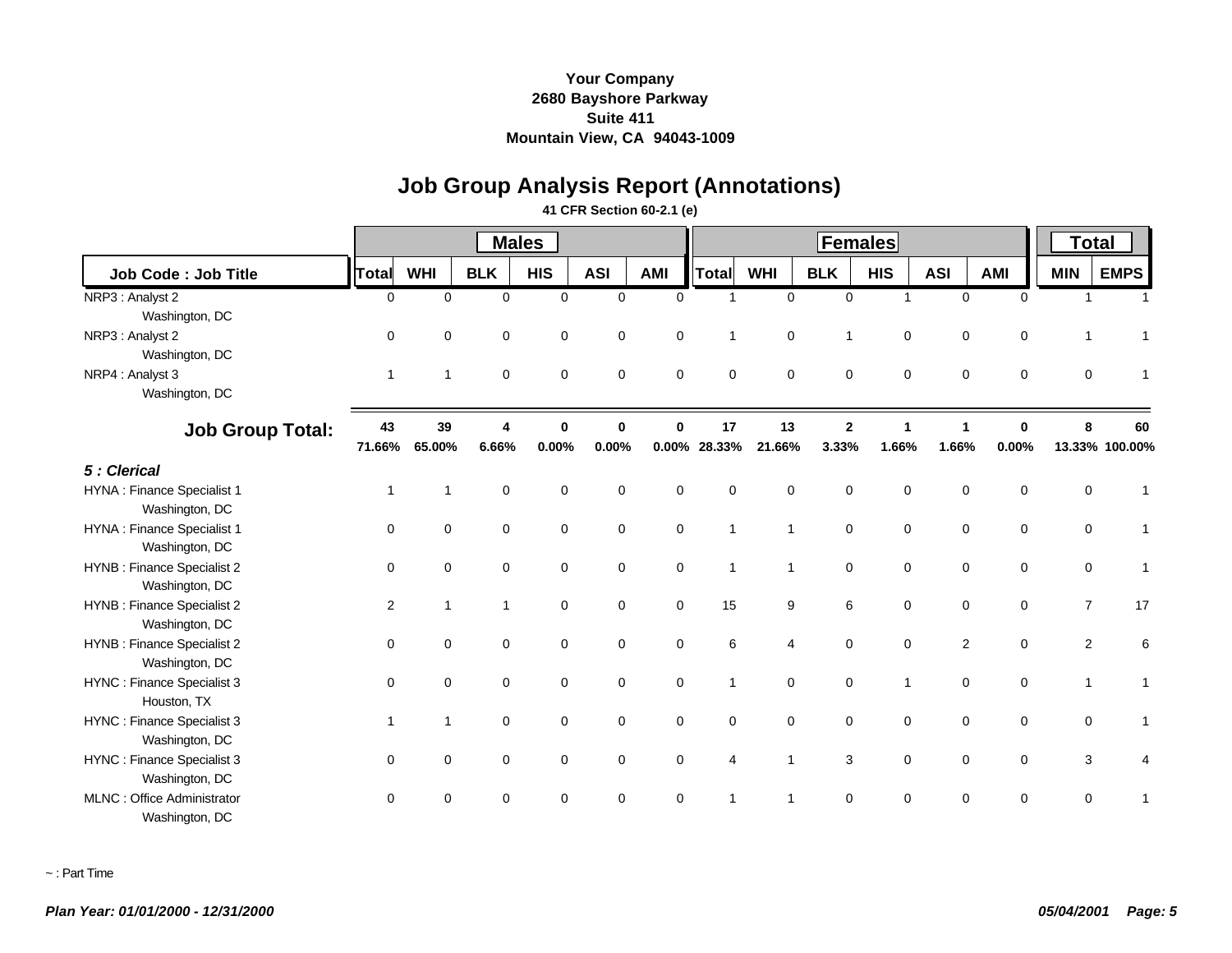# **Job Group Analysis Report (Annotations)**

### **41 CFR Section 60-2.1 (e)**

|                                  |                          |                | <b>Males</b> |             |             |             | <b>Females</b> |                |              |              |                |             | <b>Total</b>   |                |  |
|----------------------------------|--------------------------|----------------|--------------|-------------|-------------|-------------|----------------|----------------|--------------|--------------|----------------|-------------|----------------|----------------|--|
| Job Code: Job Title              | <b>Total</b>             | <b>WHI</b>     | <b>BLK</b>   | <b>HIS</b>  | <b>ASI</b>  | <b>AMI</b>  | <b>Total</b>   | <b>WHI</b>     | <b>BLK</b>   | <b>HIS</b>   | <b>ASI</b>     | <b>AMI</b>  | <b>MIN</b>     | <b>EMPS</b>    |  |
| MXNA: Admin Assistant 1          | $\mathbf 0$              | $\mathbf 0$    | 0            | $\mathbf 0$ | 0           | $\mathbf 0$ |                | 0              | $\mathbf{1}$ | $\mathbf 0$  | $\mathbf 0$    | $\mathbf 0$ |                |                |  |
| Washington, DC                   |                          |                |              |             |             |             |                |                |              |              |                |             |                |                |  |
| MXNC: Admin Assistant 3          | $\Omega$                 | $\mathbf 0$    | $\mathbf 0$  | $\mathbf 0$ | $\mathbf 0$ | $\mathbf 0$ | $\overline{2}$ | $\overline{c}$ | $\mathbf 0$  | $\mathbf 0$  | $\mathbf 0$    | $\mathbf 0$ | $\mathbf 0$    | 2              |  |
| Washington, DC                   |                          |                |              |             |             |             |                |                |              |              |                |             |                |                |  |
| MXNC: Admin Assistant 3          | 0                        | $\mathbf 0$    | $\mathbf 0$  | $\Omega$    | $\mathbf 0$ | $\mathbf 0$ | $\overline{2}$ | $\overline{c}$ | $\mathbf 0$  | $\mathbf 0$  | $\mathbf 0$    | $\mathbf 0$ | $\mathbf 0$    | 2              |  |
| Washington, DC                   |                          |                |              |             |             |             |                |                |              |              |                |             |                |                |  |
| MXNC: Admin Assistant 3          | $\mathbf 0$              | $\mathbf 0$    | 0            | $\mathbf 0$ | 0           | 0           | 6              | 4              | $\mathbf{1}$ | $\mathbf{1}$ | $\mathbf 0$    | $\mathbf 0$ | 2              | 6              |  |
| Washington, DC                   |                          |                |              |             |             |             |                |                |              |              |                |             |                |                |  |
| MXNC: Admin Assistant 3          | 0                        | 0              | $\mathbf 0$  | $\mathbf 0$ | 0           | $\mathbf 0$ | 4              | 3              | 1            | $\mathbf 0$  | $\mathbf 0$    | $\mathbf 0$ |                |                |  |
| Washington, DC                   |                          |                |              |             |             |             |                |                |              |              |                |             |                |                |  |
| MXNC: Admin Assistant 3          | $\mathbf 0$              | $\mathbf 0$    | $\mathbf 0$  | $\mathbf 0$ | 0           | $\mathbf 0$ | 1              | $\mathbf{1}$   | $\mathbf 0$  | $\mathbf 0$  | $\mathbf 0$    | $\mathbf 0$ | $\mathbf 0$    |                |  |
| Washington, DC                   |                          |                |              |             |             |             |                |                |              |              |                |             |                |                |  |
| MXNC: Admin Assistant 3          | $\Omega$                 | $\mathbf 0$    | $\mathbf 0$  | $\Omega$    | 0           | $\mathbf 0$ | $\overline{1}$ | $\mathbf{1}$   | $\mathbf 0$  | 0            | $\mathbf 0$    | $\mathbf 0$ | $\mathbf 0$    |                |  |
| Washington, DC                   |                          |                |              |             |             |             |                |                |              |              |                |             |                |                |  |
| MXND: Admin Assistant 4          | $\overline{\phantom{a}}$ | -1             | $\mathbf 0$  | $\mathbf 0$ | 0           | $\mathbf 0$ | 4              | 3              | $\mathbf 1$  | $\mathbf 0$  | $\mathbf 0$    | $\mathbf 0$ |                | 5              |  |
| Washington, DC                   |                          |                |              |             |             |             |                |                |              |              |                |             |                |                |  |
| MXND: Admin Assistant 4          | $\Omega$                 | $\Omega$       | $\mathbf 0$  | $\mathbf 0$ | 0           | $\mathbf 0$ | $\overline{2}$ | $\mathbf{1}$   | $\mathbf{1}$ | $\mathbf 0$  | $\mathbf 0$    | $\mathbf 0$ |                | 2              |  |
| Washington, DC                   |                          |                |              |             |             |             |                |                |              |              |                |             |                |                |  |
| <b>UAMXNB: Admin Assistant 2</b> | -1                       | $\overline{1}$ | $\mathbf 0$  | $\mathbf 0$ | 0           | $\mathbf 0$ | 3              | $\mathbf{1}$   | $\mathbf{1}$ | $\mathbf{1}$ | $\mathbf 0$    | $\mathbf 0$ | $\overline{c}$ |                |  |
| Washington, DC                   |                          |                |              |             |             |             |                |                |              |              |                |             |                |                |  |
| <b>UAMXNB: Admin Assistant 2</b> | $\mathbf 0$              | $\mathbf 0$    | $\mathbf 0$  | $\mathbf 0$ | 0           | $\mathbf 0$ | 3              | $\mathbf{1}$   | 2            | $\mathbf 0$  | $\mathbf 0$    | $\mathbf 0$ | 2              | 3              |  |
| Washington, DC                   |                          |                |              |             |             |             |                |                |              |              |                |             |                |                |  |
| <b>Job Group Total:</b>          | 6                        | 5              |              | Λ           | O           |             | 58             | 36             | 17           | 3            | $\overline{2}$ | 0           | 23             | 64             |  |
|                                  | 9.37%                    | 7.81%          | 1.56%        | 0.00%       | 0.00%       | $0.00\%$    | 90.62%         | 56.25%         | 26.56%       | 4.68%        | 3.12%          | 0.00%       |                | 35.93% 100.00% |  |